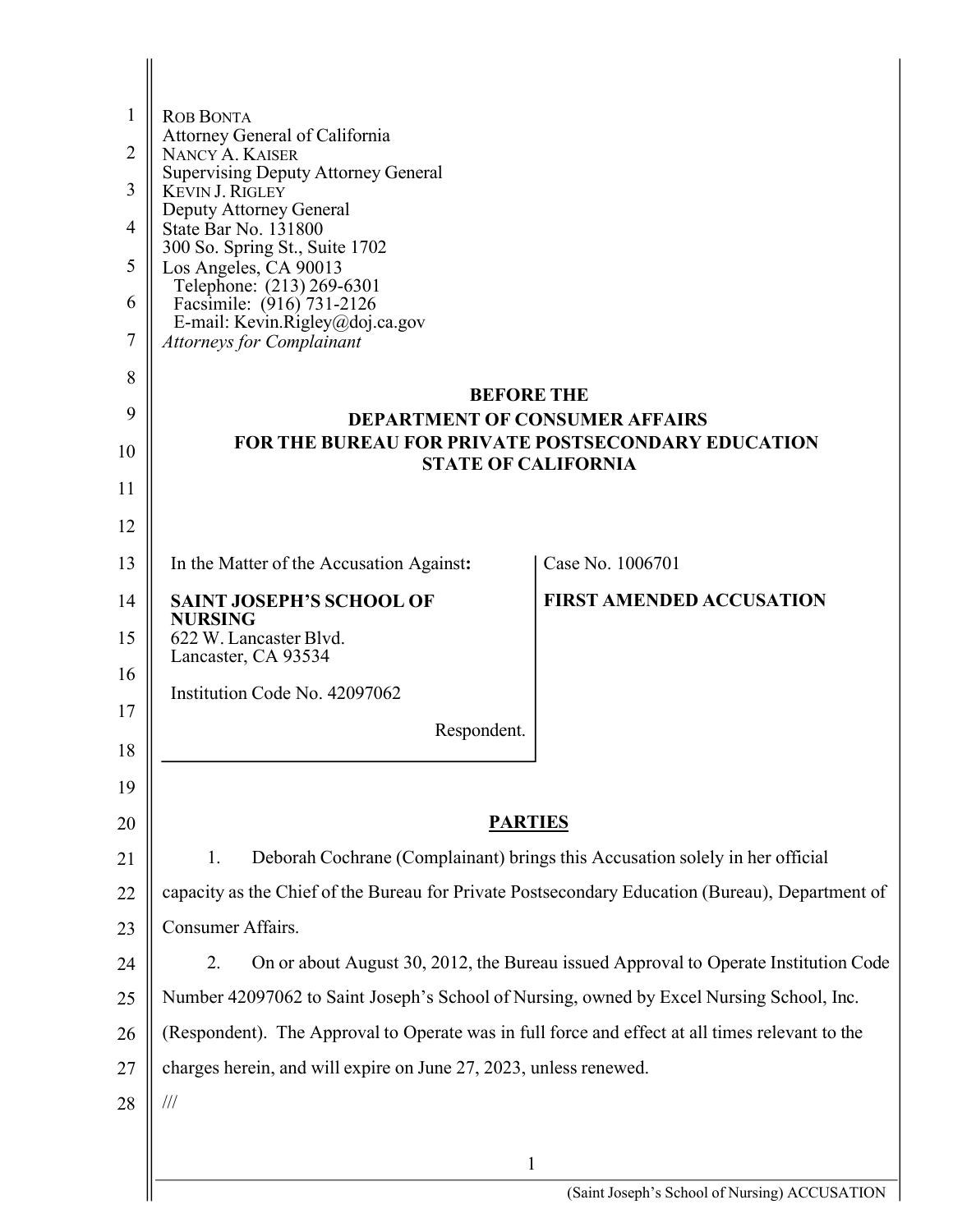| 1              | <b>JURISDICTION</b>                                                                                                                                                                                                                                                  |
|----------------|----------------------------------------------------------------------------------------------------------------------------------------------------------------------------------------------------------------------------------------------------------------------|
| $\overline{2}$ | 3.<br>This First Amended Accusation is brought before the Director of the Department of                                                                                                                                                                              |
| 3              | Consumer Affairs (Director) for the Bureau, under the authority of the following laws. All                                                                                                                                                                           |
| $\overline{4}$ | section references are to the Education Code (Code) unless otherwise indicated.                                                                                                                                                                                      |
| 5              | Business and Professions Code section 118, subdivision (b), provides that the<br>4.                                                                                                                                                                                  |
| 6              | suspension, expiration, surrender, or cancellation of a license shall not deprive the Bureau of                                                                                                                                                                      |
| 7              | jurisdiction to proceed with a disciplinary action during the period within which the license may                                                                                                                                                                    |
| 8              | be renewed, restored, reissued or reinstated.                                                                                                                                                                                                                        |
| 9              | 5.<br>Code section 94875 provides that the Bureau shall regulate private postsecondary                                                                                                                                                                               |
| 10             | educational institutions.                                                                                                                                                                                                                                            |
| 11             | 6.<br>Code section 94877 states, in relevant part, that:                                                                                                                                                                                                             |
| 12             | (a) The bureau shall adopt and shall enforce regulations to implement this chapter                                                                                                                                                                                   |
| 13             | pursuant to the Administrative Procedure Act (Chapter 3.5 (commencing with Section<br>11340) of Part 1 of Division 3 of Title 2 of the Government Code).                                                                                                             |
| 14             | (b) The bureau shall develop and implement an enforcement program, pursuant to<br>Article 18 (commencing with Section 94932) to implement this chapter                                                                                                               |
| 15             |                                                                                                                                                                                                                                                                      |
| 16             | Code section 94932 states that:<br>7.                                                                                                                                                                                                                                |
| 17             | The bureau shall determine an institution's compliance with the requirements of                                                                                                                                                                                      |
| 18             | this chapter. The bureau shall have the power to require reports that institutions shall<br>file with the bureau in addition to the annual report, to send staff to an institution's<br>sites, and to require documents and responses from an institution to monitor |
| 19             | compliance. When the bureau has reason to believe that an institution may be out of<br>compliance, it shall conduct an investigation of the institution. If the bureau                                                                                               |
| 20             | determines, after completing an investigation, that an institution has violated any<br>applicable law or regulation, the bureau shall take appropriate action pursuant to this                                                                                       |
| 21             | article.                                                                                                                                                                                                                                                             |
| 22             | 8.<br>Code section 94937 states that:                                                                                                                                                                                                                                |
| 23             | (a) As a consequence of an investigation, which may incorporate any materials                                                                                                                                                                                        |
| 24             | obtained or produced in connection with a compliance inspection, and upon a finding that<br>an institution has committed a violation, the bureau may place an institution on probation or                                                                            |
| 25             | may suspend or revoke an institution's approval to operate for:                                                                                                                                                                                                      |
| 26             | (1) Obtaining an approval to operate by fraud.                                                                                                                                                                                                                       |
| 27             | (2) A material violation or repeated violations of this chapter or regulations<br>adopted pursuant to this chapter that have resulted in harm to students. For purposes                                                                                              |
| 28             | of this paragraph, "material violation" includes, but is not limited to,<br>misrepresentation, fraud in the inducement of a contract, and false or misleading                                                                                                        |
|                |                                                                                                                                                                                                                                                                      |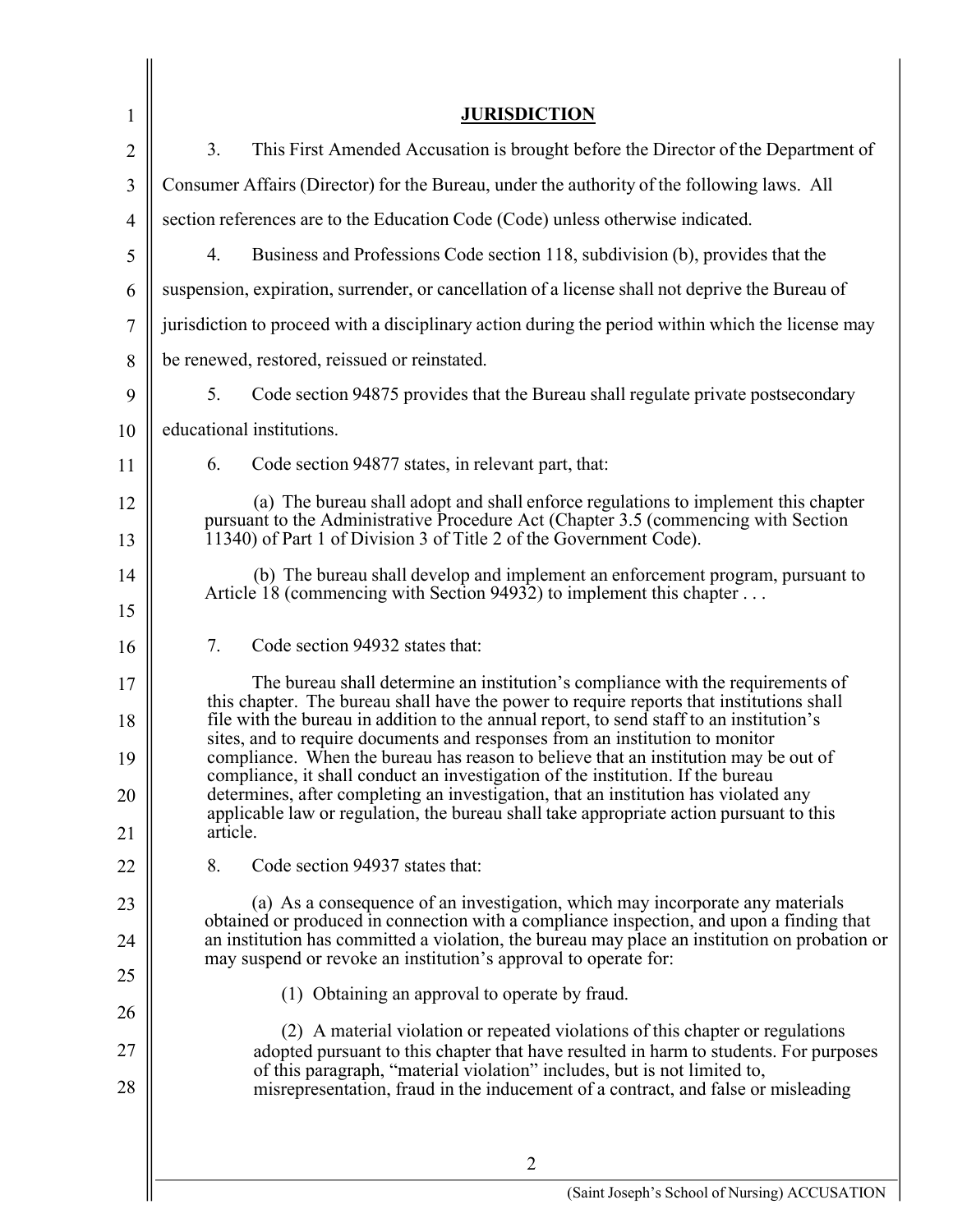| 1        | claims or advertising, upon which a student reasonably relied in executing an<br>enrollment agreement and that resulted in harm to the student.                                                                                                                                                                                                                                                 |
|----------|-------------------------------------------------------------------------------------------------------------------------------------------------------------------------------------------------------------------------------------------------------------------------------------------------------------------------------------------------------------------------------------------------|
| 2<br>3   | (c) The bureau may seek reimbursement pursuant to Section 125.3 of the Business<br>and Professions Code.                                                                                                                                                                                                                                                                                        |
| 4        | (d) An institution shall not be required to pay the cost of investigation to more than                                                                                                                                                                                                                                                                                                          |
| 5        | one agency.                                                                                                                                                                                                                                                                                                                                                                                     |
| 6        | <b>STATUTORY PROVISIONS</b>                                                                                                                                                                                                                                                                                                                                                                     |
| 7        | 9.<br>Code section 94936 states:                                                                                                                                                                                                                                                                                                                                                                |
| 8        | (a) As a consequence of an investigation, which may incorporate any materials                                                                                                                                                                                                                                                                                                                   |
| 9<br>10  | obtained or produced in connection with a compliance inspection, and upon a finding that<br>the institution has committed a violation of this chapter or that the institution has failed to<br>comply with a notice to comply pursuant to Section 94935, the bureau shall issue a citation<br>to an institution for violation of this chapter, or regulations adopted pursuant to this chapter. |
| 11       | (b) The citation may contain any of the following:                                                                                                                                                                                                                                                                                                                                              |
| 12       | (1) An order of abatement that may require an institution to demonstrate how                                                                                                                                                                                                                                                                                                                    |
| 13       | future compliance with this chapter or regulations adopted pursuant to this chapter<br>will be accomplished.                                                                                                                                                                                                                                                                                    |
| 14<br>15 | (2) Notwithstanding Section 125.9 of the Business and Professions Code, an<br>administrative fine not to exceed five thousand dollars (\$5,000) for each violation.<br>The bureau shall base its assessment of the administrative fine on:                                                                                                                                                      |
| 16       | (A) The nature and seriousness of the violation.                                                                                                                                                                                                                                                                                                                                                |
| 17       | (B) The persistence of the violation.                                                                                                                                                                                                                                                                                                                                                           |
| 18       | (C) The good faith of the institution.                                                                                                                                                                                                                                                                                                                                                          |
| 19       | (D) The history of previous violations.                                                                                                                                                                                                                                                                                                                                                         |
| 20       | (E) The purposes of this chapter.                                                                                                                                                                                                                                                                                                                                                               |
| 21       | The potential harm to students.<br>(F)                                                                                                                                                                                                                                                                                                                                                          |
| 22       | (3) An order to compensate students for harm, including a refund of moneys                                                                                                                                                                                                                                                                                                                      |
| 23       | paid to the institution by or on behalf of the student, as determined by the bureau.                                                                                                                                                                                                                                                                                                            |
| 24       | (c) (1) The citation shall be in writing and describe the nature of the violation and<br>the specific provision of law or regulation that is alleged to have been violated.                                                                                                                                                                                                                     |
| 25       | (2) The citation shall inform the institution of its right to request a hearing in<br>writing within 30 days from service of the citation.                                                                                                                                                                                                                                                      |
| 26       |                                                                                                                                                                                                                                                                                                                                                                                                 |
| 27       | ///                                                                                                                                                                                                                                                                                                                                                                                             |
| 28       | ///                                                                                                                                                                                                                                                                                                                                                                                             |
|          | 3                                                                                                                                                                                                                                                                                                                                                                                               |
|          | (Saint Joseph's School of Nursing) ACCUSATION                                                                                                                                                                                                                                                                                                                                                   |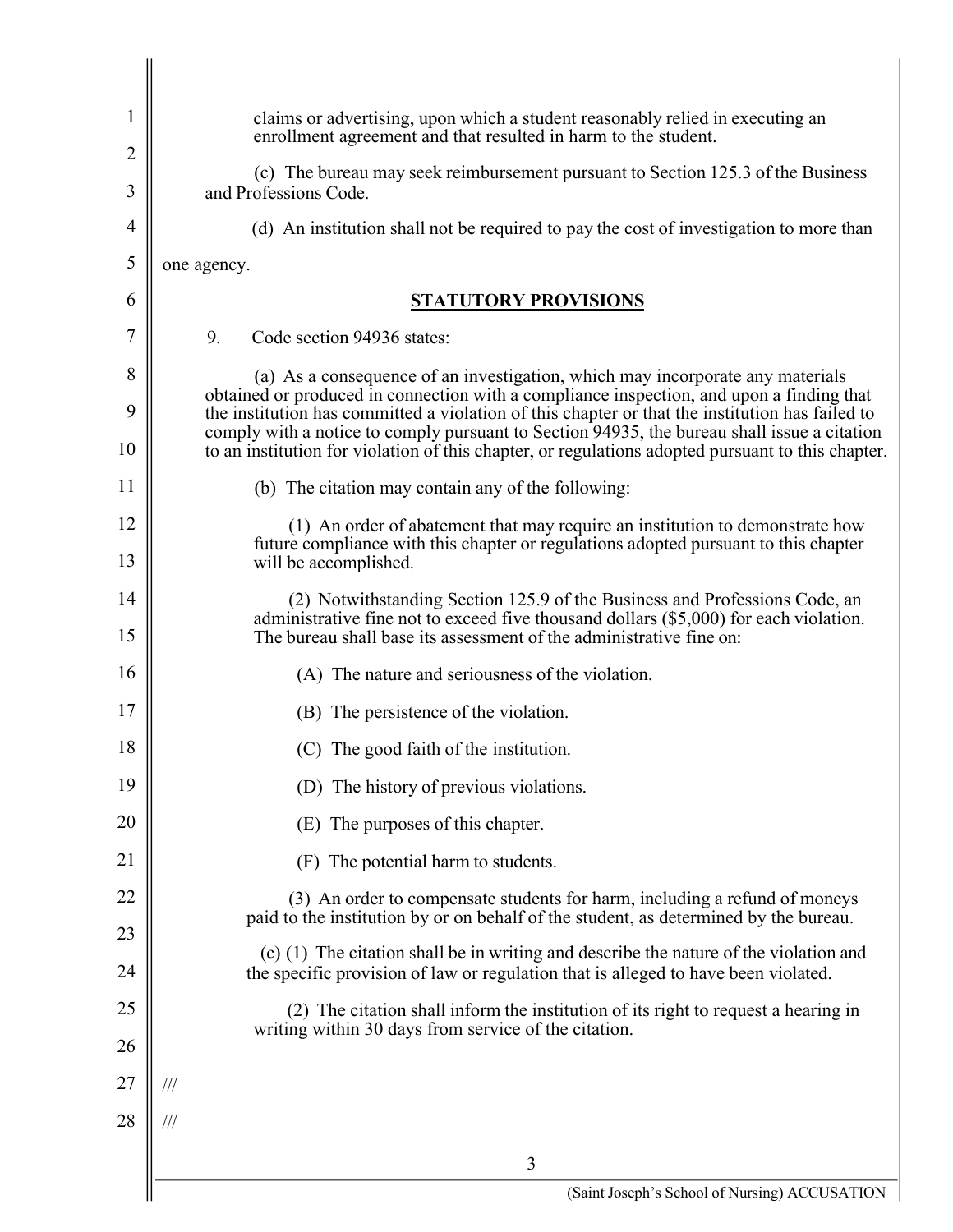| $\mathbf{1}$   | (3) If a hearing is requested, the bureau shall select an informal hearing                                                                                                                                                                                                          |
|----------------|-------------------------------------------------------------------------------------------------------------------------------------------------------------------------------------------------------------------------------------------------------------------------------------|
| $\overline{2}$ | pursuant to Article 10 (commencing with Section 11445.10) of Chapter 4.5 of Part 1<br>of Division 3 of Title 2 of the Government Code or a formal hearing pursuant to                                                                                                               |
| 3              | Chapter 5 (commencing with Section 11500) of Part 1 of Division 3 of Title 2 of the<br>Government Code.                                                                                                                                                                             |
| $\overline{4}$ | $(4)$ If a hearing is not requested, payment of the administrative fine is due 30<br>days from the date of service, and shall not constitute an admission of the violation                                                                                                          |
| 5              | charged.                                                                                                                                                                                                                                                                            |
| 6              | (5) If a hearing is conducted and payment of an administrative fine is ordered,<br>the administrative fine is due 30 days from when the final order is entered.                                                                                                                     |
| 7              | (6) The bureau may enforce the administrative fine as if it were a money                                                                                                                                                                                                            |
| 8<br>9         | judgment pursuant to Title 9 (commencing with Section 680.010) of Part 2 of the<br>Code of Civil Procedure.                                                                                                                                                                         |
| 10             | (d) All administrative fines shall be deposited in the Private Postsecondary<br><b>Education Administration Fund.</b>                                                                                                                                                               |
| 11             | <b>REGULATORY PROVISIONS</b>                                                                                                                                                                                                                                                        |
| 12             | 10.<br>California Code of Regulations, title 5, section 75020 states:                                                                                                                                                                                                               |
| 13             | (a) The Bureau Chief, or his or her designee, or the Director's designee, is authorized<br>to issue citations containing orders of abatement and/or administrative fines pursuant to                                                                                                |
| 14             | section 94936 of the Code against approved private, postsecondary institutions that have<br>committed any acts or omissions that are in violation of the Act or any regulation adopted                                                                                              |
| 15             | pursuant thereto.                                                                                                                                                                                                                                                                   |
| 16             | (b) The Bureau Chief, or his or her designee, or the Director's designee, is authorized<br>to issue citations containing orders of abatement and administrative fines not to exceed                                                                                                 |
| 17<br>18       | \$100,000 pursuant to section 94944 of the Code against persons who are without proper<br>approval to operate a private, postsecondary institution. In addition, the citation may                                                                                                   |
| 19             | contain an order of abatement pursuant to section 149 of the Business and Professions Code<br>that requires the unapproved person to cease any unlawful advertising and to notify the<br>telephone company furnishing services to the cited person: (1) to disconnect the telephone |
| 20             | services furnished to any telephone number contained in the unlawful advertising, and (2)<br>that subsequent calls to that number shall not be referred by the telephone company to any                                                                                             |
| 21             | new number obtained by that person. The provisions of section 75040 shall apply to this<br>subsection.                                                                                                                                                                              |
| 22             | (c) In addition to the requirements of section 94936 of the Code, each citation shall                                                                                                                                                                                               |
| 23             | inform the cited institution or person that:                                                                                                                                                                                                                                        |
| 24             | (1) if a hearing pursuant to the Administrative Procedure Act (APA) is not<br>requested, payment of the administrative fine is due 30 days from the date of service,<br>and shall not constitute an admission of the violation charged.                                             |
| 25             | (2) if a hearing pursuant to the APA is conducted and payment of an                                                                                                                                                                                                                 |
| 26             | administrative fine is ordered, the administrative fine is due 30 days from when the<br>order is effective;                                                                                                                                                                         |
| 27             |                                                                                                                                                                                                                                                                                     |
| 28             | $\frac{1}{2}$                                                                                                                                                                                                                                                                       |
|                | 4                                                                                                                                                                                                                                                                                   |

 $\mathbb{I}$ 

 $\mathsf{l}$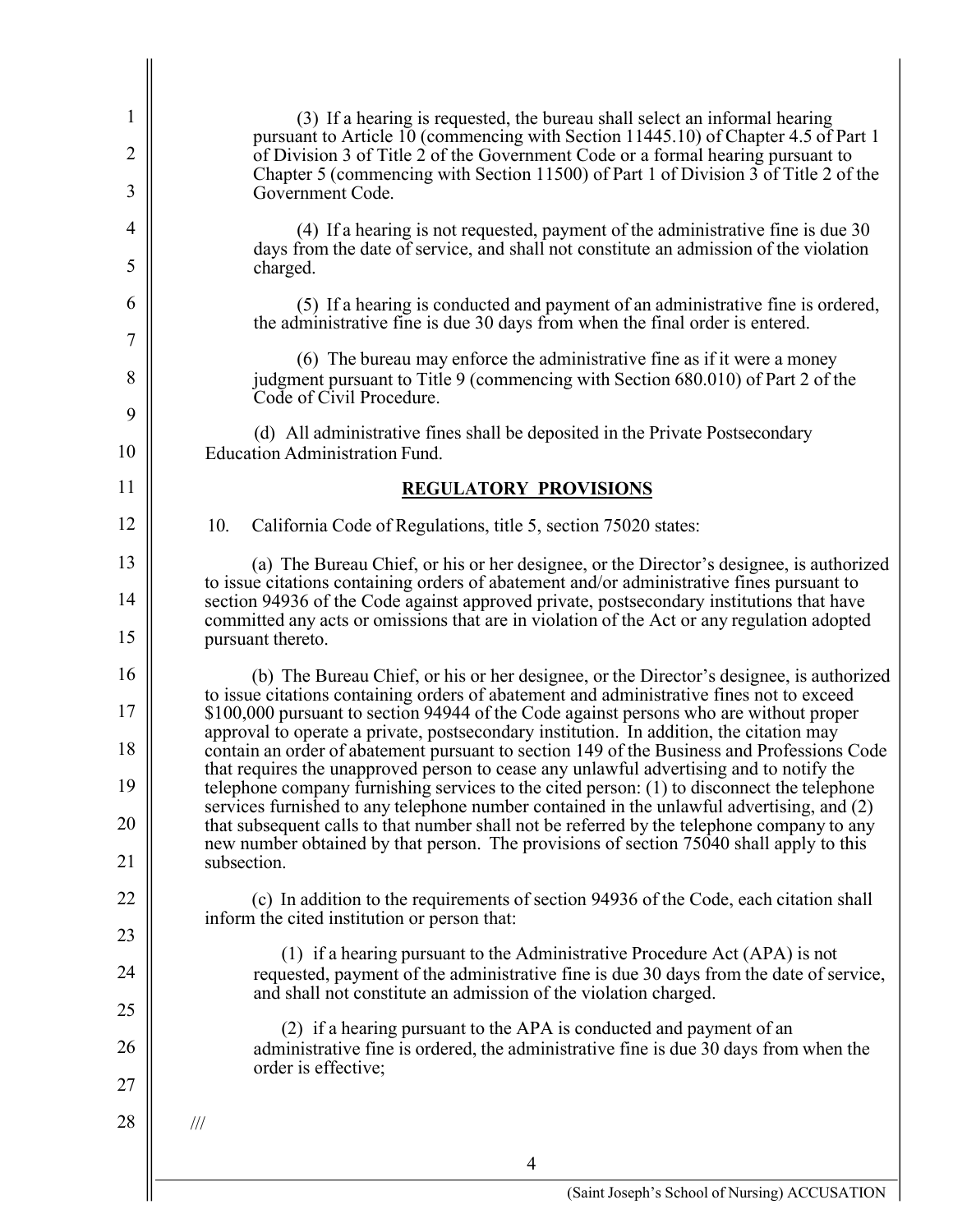| $\mathbf{1}$<br>$\overline{2}$ | (3) if the cited institution or person desires an informal conference to contest the<br>finding of a violation prior to an APA hearing, the informal conference shall be<br>requested by written notice to the Bureau within 30 days from service of the citation;                                                                                                             |
|--------------------------------|--------------------------------------------------------------------------------------------------------------------------------------------------------------------------------------------------------------------------------------------------------------------------------------------------------------------------------------------------------------------------------|
| 3<br>4                         | (4) failure to comply with any order of abatement within the time set forth in the<br>citation, unless the citation is being appealed, may result in disciplinary action being<br>taken by the Bureau; and                                                                                                                                                                     |
| 5                              | (5) the Bureau may enforce the administrative fine as if it were a money<br>judgment pursuant to the California Code of Civil Procedure (beginning with section                                                                                                                                                                                                                |
| 6<br>7                         | 680.010).<br>(d) Each citation shall be served on the cited institution or person, in person, or by<br>certified and regular mail at the address of record on file with the Bureau. Citations                                                                                                                                                                                  |
| 8<br>9                         | served by certified and regular mail shall be deemed "served" on the date of mailing.<br>(e) The sanction authorized under this section shall be separate from, and in addition                                                                                                                                                                                                |
| 10                             | to, any civil, criminal, or other administrative remedies.                                                                                                                                                                                                                                                                                                                     |
| 11                             | 11.<br>California Code of Regulations, title 5, section 75030 states:                                                                                                                                                                                                                                                                                                          |
| 12<br>13                       | Where citations pursuant to section 94936 of the Code and section 75020, subsection<br>(a) include an assessment of an administrative fine, the fine shall be not less than \$50 or<br>exceed \$5,000 for each violation. Each violation shall be classified according to the nature<br>of the violation and shall indicate the classification on the face thereof as follows: |
| 14<br>15                       | (a) A "Class A" violation shall not be less than \$2,501 nor more than \$5,000. A<br>Class A violation is one that the Bureau has, in its discretion, determined to be more serious                                                                                                                                                                                            |
| 16                             | in nature, deserving the maximum fine. A Class A violation may, in the Bureau's<br>discretion, be issued to an institution that has committed one or more prior separate Class B<br>violations.                                                                                                                                                                                |
| 17<br>18                       | (b) A "Class B" violation shall not be less than \$1,001 nor more than \$2,500. A<br>Class B violation is one that the Bureau has, in its discretion, determined to be less serious<br>in nature and may include, but is not limited to, a violation that could have resulted in                                                                                               |
| 19<br>20                       | student harm. Typically some degree of mitigation will exist. A Class B violation may be<br>issued to an institution that has committed one or more prior separate Class C violations.                                                                                                                                                                                         |
| 21<br>22                       | (c) A "Class C" violation shall not be less than \$501 nor more than \$1,000. A Class<br>C violation is one that the Bureau has, in its discretion, determined to be a minor or<br>technical violation, which may be directly or potentially detrimental to students or                                                                                                        |
| 23                             | potentially impacts their education.<br>(d) A "Class D" violation shall not be less than \$50 nor more than \$500. A Class D                                                                                                                                                                                                                                                   |
| 24                             | violation is one that the Bureau has, in its discretion, determined to be a minor or technical<br>violation, which is neither directly or potentially detrimental to students nor potentially<br>impacts their education.                                                                                                                                                      |
| 25                             | 12.<br>California Code of Regulations, title 5, section 75040 states in relevant part:                                                                                                                                                                                                                                                                                         |
| 26<br>27                       | (a) Pursuant to section $94936(c)(2)$ of the Code, a cited institution or person may,<br>within 30 days of service of the citation, request a hearing in writing to the Bureau, or it is                                                                                                                                                                                       |
| 28                             | waived. In addition to contesting a citation by requesting a hearing, the cited institution or                                                                                                                                                                                                                                                                                 |
|                                |                                                                                                                                                                                                                                                                                                                                                                                |

 $\begin{array}{c} \begin{array}{c} \begin{array}{c} \end{array} \end{array} \end{array}$ 

 $\mathsf{l}$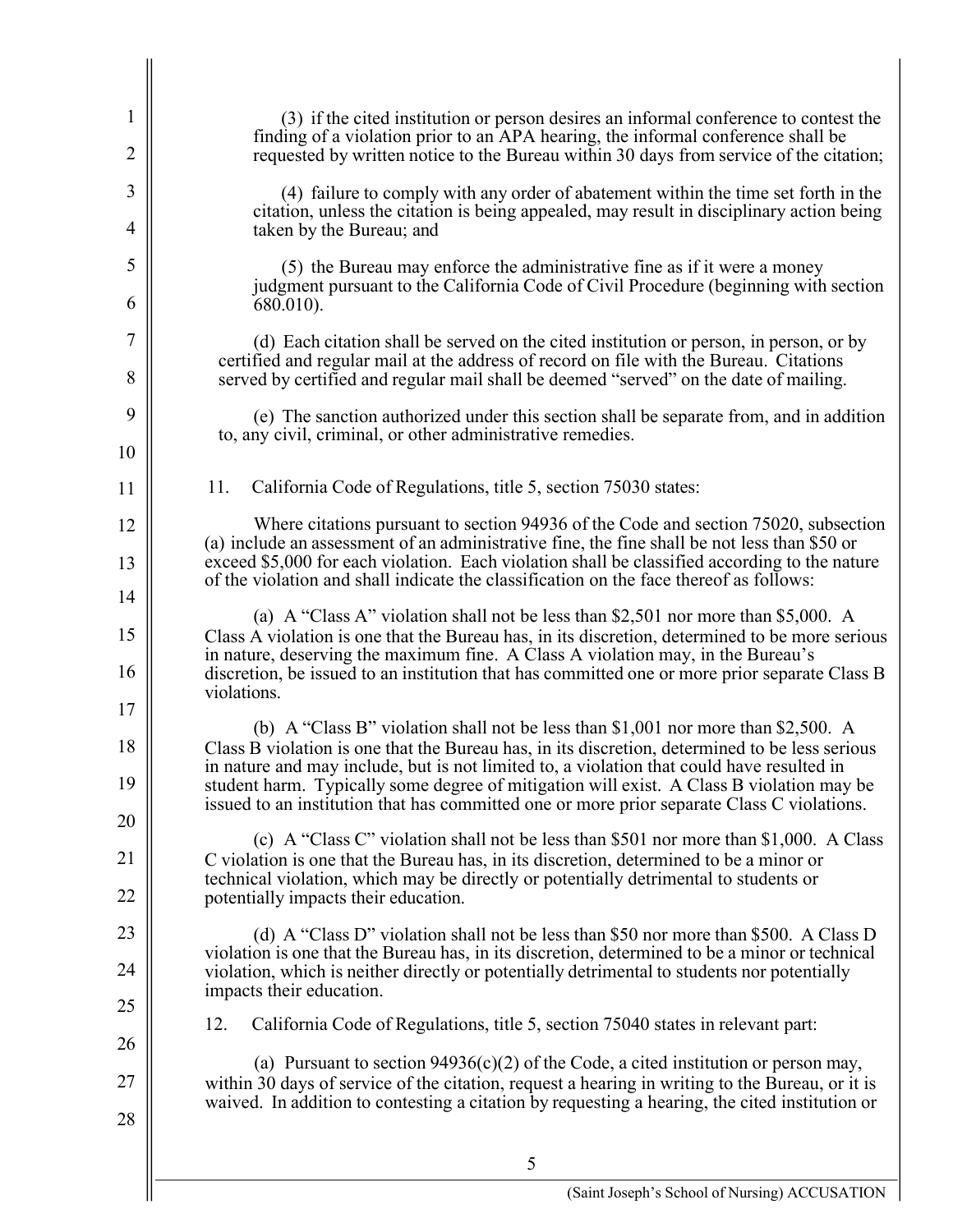$1 \parallel$  person may, within the same 30 days, submit a written request to the Bureau for an informal (b) The Bureau Chief, or his or her designee, or the Director, or his or her designee, conference, hold an informal conference with the cited institution or person. The 30-day  $4 \parallel$  period may be extended by the Bureau Chief or the Director for good cause. The informal (c) Following the informal conference, the Bureau Chief, or his or her designee, or  $6 \parallel$  the Director, or his or her designee, will affirm, modify, or dismiss the citation, including days from the informal conference. If the order affirms or modifies the original citation, 8  $\parallel$  said order shall fix a reasonable period of time for abatement of the violation and/or (d) If the informal conference results in the modification of the findings of considered modified, but not withdrawn. Unless waived, a cited institution or person is 12 citation. If a timely request for a hearing was not filed, the decision on the affirmed or (g) If a written request for a hearing pursuant to section 94936(c)(2) of the Code, or Bureau within 30 days from service of the citation, the cited institution or person is deemed 16 to have waived the right to an informal conference and/or administrative hearing. 13. California Code of Regulations, title 5, section 75050 states in relevant part: (b) Failure of an applicant or institution issued an approval to operate to abate the violation or to pay the fine within the time allowed is a ground for denial or discipline of an 23 || 14. California Code of Regulations, title 5, section 75100 provides that the Bureau may 24  $\parallel$  suspend, revoke or place on probation with terms and conditions an approval to operate. 15. 27 | reimbursement for its costs of investigation and enforcement pursuant Business and Professions 28  $\parallel$  Code section 125.3. 5 10 15 20 25 conference. 2  $3 \parallel$  shall within 30 days from the Bureau's receipt of a written request for an informal conference may be, by telephone. any fine assessed and/or order of abatement issued. A written order affirming, modifying,  $7 \parallel \text{or}$  dismissing the original citation shall be served on the cited institution or person within 30 payment of the fine of not more than 30 days. 9 violation(s), the amount of the fine and/or the order of abatement, the citation shall be 11 entitled to a hearing to contest the modified citation if the institution or person filed a timely request, but is not entitled to an informal conference to contest an affirmed or modified modified citation shall be considered final.  $\begin{array}{|c|c|c|}\n 13 & & \dots \\
\hline\n 14 & & \n\end{array}$ for an informal conference as provided in subsection (a), or both, is not submitted to the 17 18 . . . 19 approval to operate.  $\begin{array}{c|c} 21 & \cdots & \cdots \end{array}$ 22 **COST RECOVERY**  26 | 15. Code section 94937, subdivision (c), provides that the Bureau may seek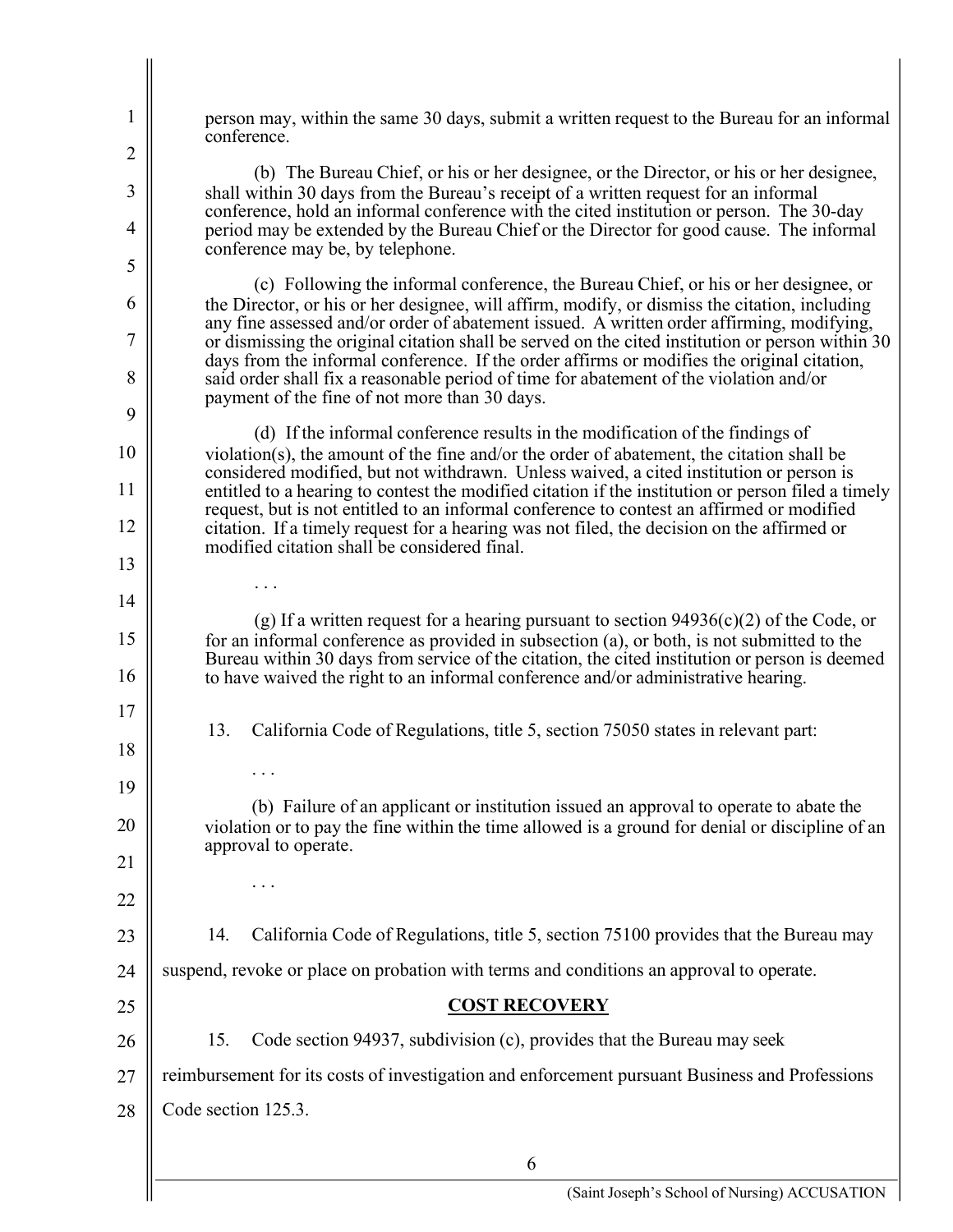| $\mathbf{1}$   | Business and Professions Code section 125.3 provides, in pertinent part, that the<br>16.            |
|----------------|-----------------------------------------------------------------------------------------------------|
| $\overline{2}$ | Bureau may request the administrative law judge to direct a licentiate found to have committed a    |
| 3              | violation or violations of the licensing act to pay a sum not to exceed the reasonable costs of the |
| $\overline{4}$ | investigation and enforcement of the case. If a case settles, recovery of investigation and         |
| 5              | enforcement costs may be included in a stipulated settlement.                                       |
| 6              | <b>FACTUAL ALLEGATIONS</b>                                                                          |
| 7              | <b>Citation Number 1920166</b>                                                                      |
| 8              | 17.<br>On December 23, 2019, the Bureau issued Citation No. 1920166 to Respondent for               |
| 9              | failure to submit Student Tuition Recovery Fund (STRF) Assessment Reporting Forms for the 4th       |
| 10             | quarter of 2015 and the 3rd quarter of 2019, and for Respondent's failure to submit its Annual      |
| 11             | Fee for the calendar year 2019. Citation No. 1920166 ordered Respondent to submit the               |
| 12             | delinquent STRF Assessment Reporting Forms and pay the delinquent Annual Fee. Citation No.          |
| 13             | 1920166 also assessed an administrative fine of \$50.00 for the violations.                         |
| 14             | On February 4, 2020, the Bureau mailed a letter to Respondent demanding that<br>18.                 |
| 15             | Respondent pay the administrative fine, and comply with the Orders of Abatement to submit the       |
| 16             | delinquent STRF Assessment Reporting Forms and pay the delinquent Annual Fee, as set forth in       |
| 17             | Citation No. 1920166.                                                                               |
| 18             | On February 25, 2020, the Bureau received Respondent's \$50.00 payment of the fine<br>19.           |
| 19             | in connection with Citation No. 1920166.                                                            |
| 20             | 20.<br>On March 10, 2020, the Bureau mailed a letter to Respondent explaining that the              |
| 21             | Bureau's previous letter to Respondent mailed on February 4, 2020 had erroneously stated that       |
| 22             | Respondent's \$50.00 fine payment had been received by the Bureau and applied to Citation No.       |
| 23             | 1920206 - instead of Citation No. 1920166 - as intended by Respondent. The Bureau's March 10,       |
| 24             | 2020 letter therefore confirmed that Respondent's \$50.00 payment of the fine for Citation No.      |
| 25             | 1920166 had been received by the Bureau, and requested that Respondent comply with the Orders       |
| 26             | of Abatement as set forth in Citation No. 1920166 by March 24, 2020.                                |
| 27             | Thereafter, on April 22, 2020, May 27, 2020, and June 24, 2020, the Bureau mailed<br>21.            |
| 28             | three subsequent letters to Respondent demanding that Respondent comply with the Orders of          |
|                |                                                                                                     |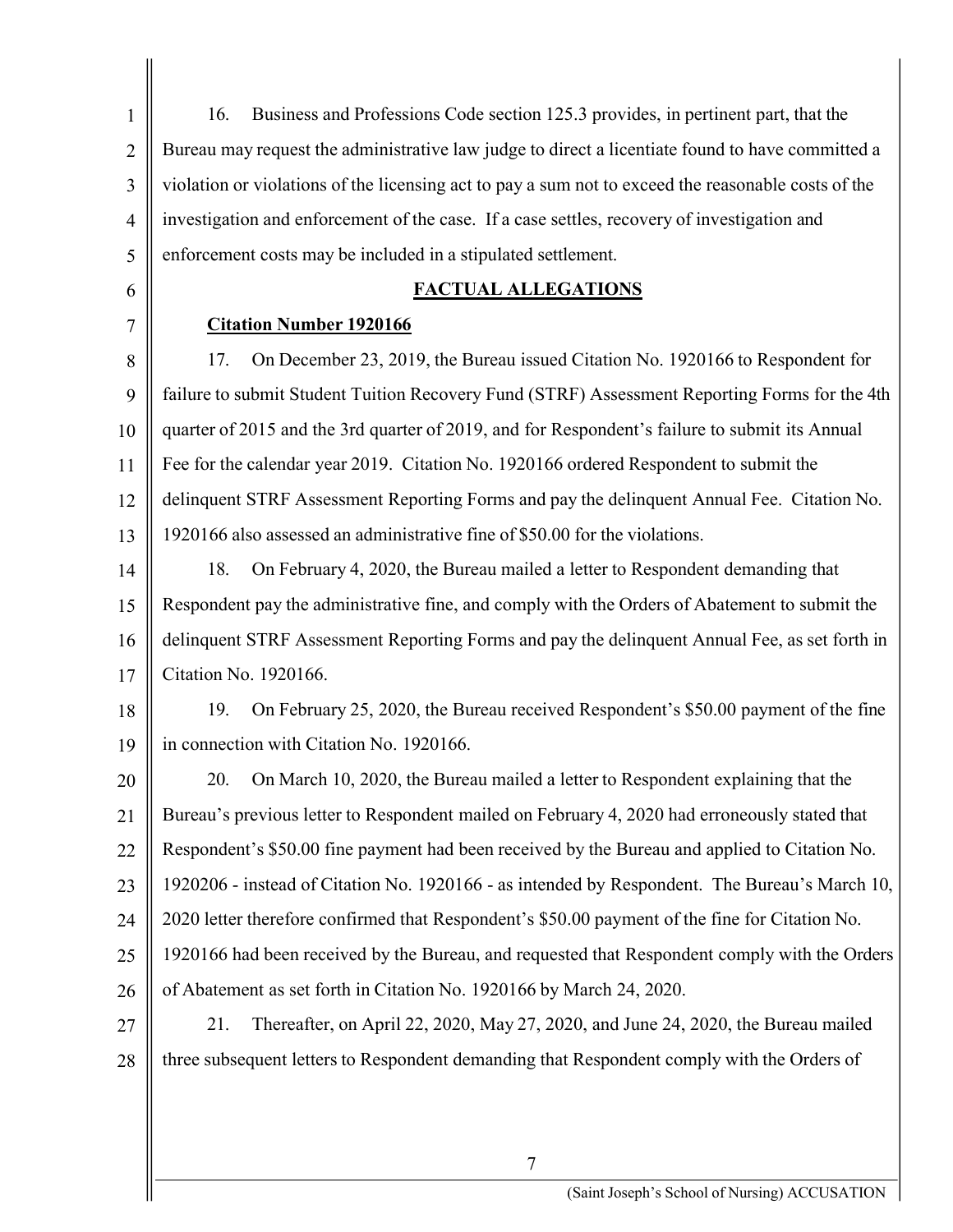1 Abatement to submit the delinquent STRF Assessment Reporting Forms and pay the delinquent 2  $\parallel$  Annual Fee, as set forth in Citation No. 1920166.

22. 4 delinquent STRF Assessment Reporting Forms and pay the delinquent Annual Fee, as set forth in  $5 \parallel$  Citation No. 1920166. 3 22. To date, Respondent has failed to comply with the Orders of Abatement to submit the

## 6 **Citation Number 1920206**

23. 8 | failure to submit its 2017 Annual Report. Citation No. 1920206 to ordered Respondent to 9 || complete and submit its 2017 Annual Report through the Bureau's online portal, to submit a copy 10 | of Respondent's financial statements for the year ending in 2017 by mail to the Bureau. Citation 11 No. 1920206 also assessed an administrative fine of \$[5,000.00](https://5,000.00) for the violation. 7 23. On February 4, 2020, the Bureau issued Citation No. 1920206 to Respondent for

24. 13 | regarding Citation No. 1920206 from Respondent, along with Respondent's \$50.00 payment of 14 | the fine in connection with the previously issued Citation No. 1920166. Respondent did not 15 | appeal or otherwise request a formal administrative hearing contesting Citation No. 1920206 at 16  $\parallel$  such time. 12 24. On February 25, 2020, the Bureau received a Request for Informal Conference

25. 18 | confirming that Respondent's \$50.00 payment of the fine for Citation No. 1920206 was received, 19 when in fact such \$50.00 payment had been intended by Respondent to satisfy payment of the 20 fine in connection with Citation No. 1920166. The Bureau's February 28, 2020 letter to 21 | Respondent also requested evidence of Respondent's compliance with the Order of Abatement as 22  $\parallel$  set forth in Citation No. 1920206. 17 25. On February 28, 2020, the Bureau mailed a letter to Respondent erroneously

23  $\parallel$  26. Thereafter, on March 10, 2020, the Bureau mailed a letter to Respondent clarifying 24  $\parallel$  that the \$50.00 payment Respondent tendered to the Bureau on February 28, 2020 was actually 25 || applied to previous Citation No. 1920166. The Bureau's March 10, 2020 letter to Respondent 26 || also acknowledged that the Bureau received Respondent's Request for Informal Conference as to 27  $\parallel$  Citation No. 1920206, and that Citation No. 1920206 was therefore still open and pending.  $28$  || ///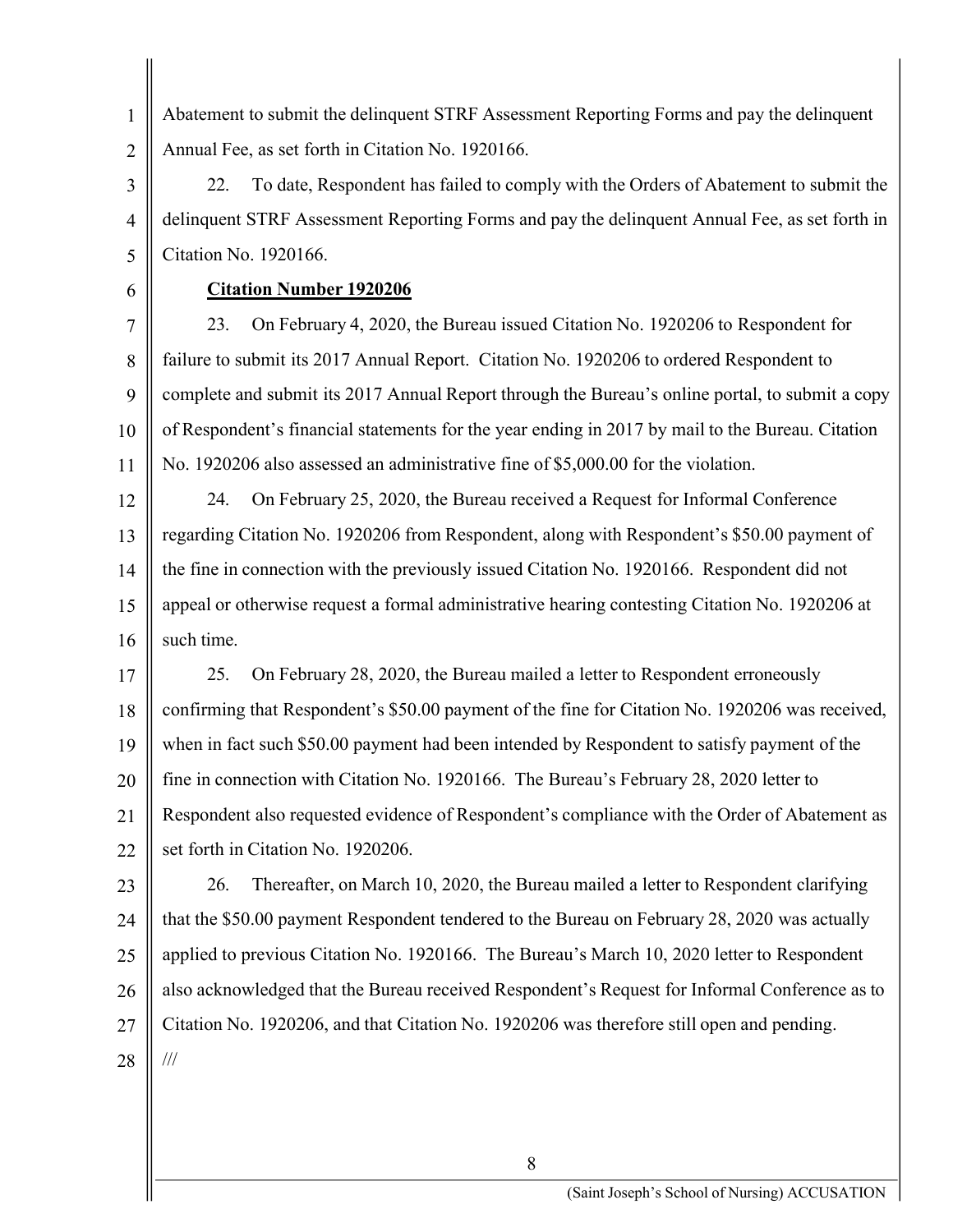| $\mathbf{1}$   | On April 2, 2020, the Bureau conducted an Informal Conference with Respondent<br>27.               |
|----------------|----------------------------------------------------------------------------------------------------|
| $\overline{2}$ | regarding Citation No. 1920206. As a result of the Informal Conference, the Bureau issued a        |
| 3              | Modified Citation on April 29, 2020. The Modified Citation stated that the original                |
| $\overline{4}$ | administrative fine was reduced from \$5,000.00 to \$2,500.00, based on new substantive facts      |
| 5              | presented by Respondent during the Informal Conference. The original Order of Abatement            |
| 6              | remained the same in Modified Citation No. 1920206.                                                |
| 7              | 28.<br>Thereafter, on June 10, 2020, July 22, 2020, and September 17, 2020, the Bureau             |
| 8              | mailed three subsequent letters to Respondent demanding that Respondent submit payment of the      |
| 9              | outstanding administrative fine of \$2,500.00, and comply with the Order of Abatement to           |
| 10             | complete and submit its 2017 Annual Report through the Bureau's online portal and submit a         |
| 11             | copy of Respondent's financial statements for the year ending in 2017 by mail to the Bureau, as    |
| 12             | set forth in Modified Citation No. 1920206.                                                        |
| 13             | On October 20, 2020, the Bureau received Respondent's \$2,500.00 payment in full of<br>29.         |
| 14             | the administrative fine in connection with Modified Citation No. 1920206.                          |
| 15             | On October 22, 2020, the Bureau mailed a letter to Respondent confirming that it had<br>30.        |
| 16             | received Respondent's \$2,500.00 payment of the fine, and requested Respondent's compliance        |
| 17             | with the Order of Abatement as set forth in Modified Citation No. 1920206 by November 5,           |
| 18             | 2020.                                                                                              |
| 19             | On December 29, 2020, the Bureau mailed another letter to Respondent demanding<br>31.              |
| 20             | that Respondent submit proof of its compliance with the Order of Abatement as set forth in         |
| 21             | Modified Citation No. 1920206.                                                                     |
| 22             | To date, Respondent has not submitted its 2017 Annual Report and/or a copy of its<br>32.           |
| 23             | financial statements for the year ending in 2017 to the Bureau, and has therefore failed to comply |
| 24             | with the Order of Abatement as set forth in Modified Citation No. 1920206.                         |
| 25             | <b>FIRST CAUSE FOR DISCIPLINE</b><br>(Failure to Comply with Citation)                             |
| 26             |                                                                                                    |
| 27             | Respondent is subject to disciplinary action under Code section 94936 and California<br>33.        |
| 28             | Code of Regulations, title 5, section 75050 in that Respondent failed to comply with the Orders of |
|                |                                                                                                    |